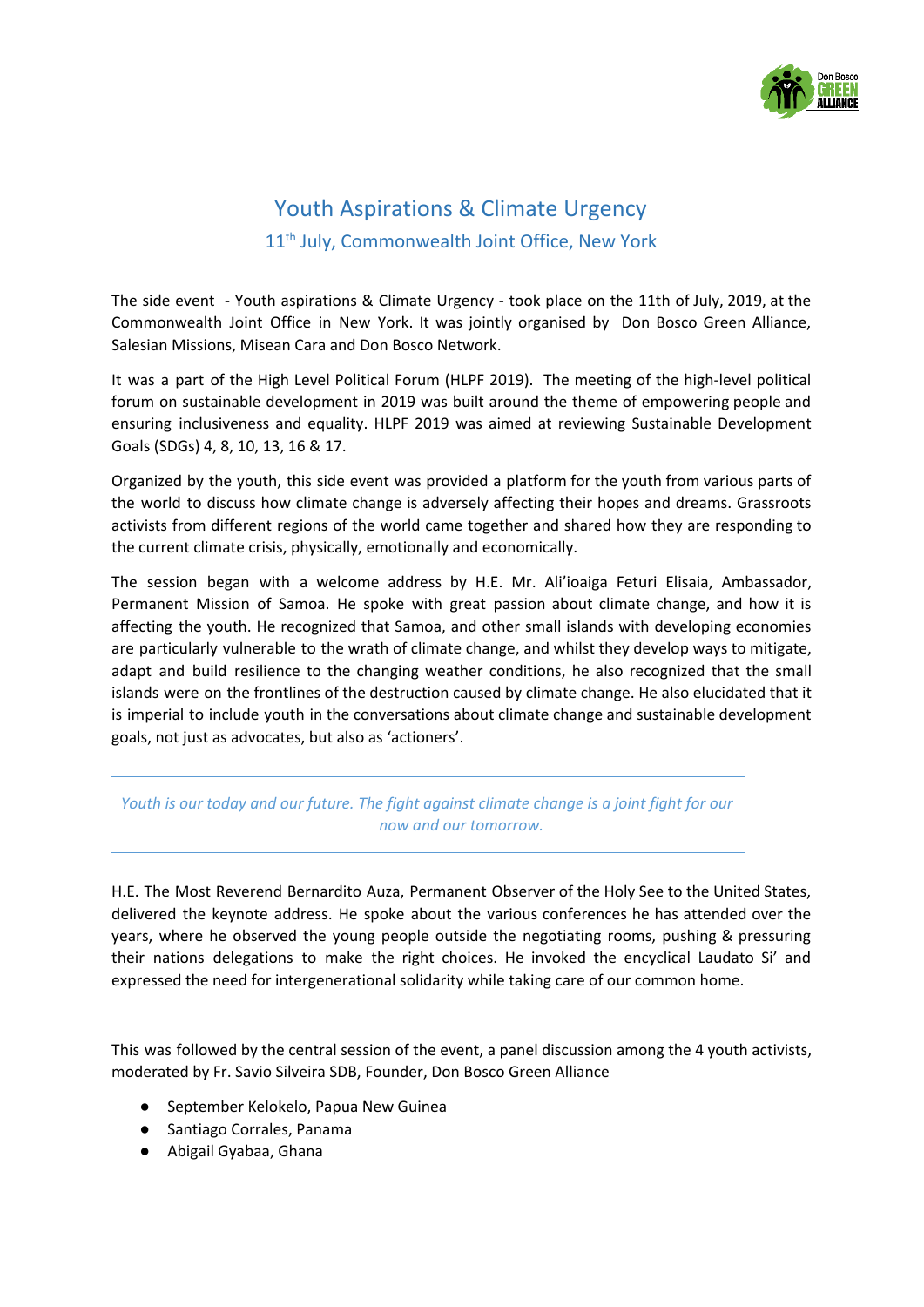Rebecca Petz, Germany

The opening salvo was provided by Ms. September, who spoke of her personal experiences with climate change. She spoke of a friend, who suddenly passed away, directly due to climate change, and how her coastal village has been trapped, no longer being able to move out due to climate change and rampant habitat destruction.

*Many of the young people from my country dream of having better education, health services, travelling the world, but now, it is very hard. all our dreams are going down the drain*

The next panellist to speak was Santiago Corrales, from Panama, representing the region of Latin America. He spoke about how climate change has adversely affected rainfall patterns, citing the example of Haiti in 2016, where it received a years' worth of rainfall in just 3 weeks, or his own city, a few days prior, where the city was flooded due to excessive rain. He closed on a more hopeful note, believing that small changes matter and that it isn't about one person doing one thing, and if seven billion people do one little thing, change can occur.

*When we talk about the environment we are not talking about plants and animals, but our brothers and sisters.*

Next up was Abigail Gyabaa, from Ghana. She illustrated the impact of climate change of the youth in Ghana. The unstable weather patterns have adversely affected farming practices, leading to a food shortage. The water bodies are drying and the illnesses are on the rise. She believes that the amount of talk about climate change is disproportionate the action being taken, and we should take more action.

The last panellist for the day for Rebecca Petz, from Germany. She provided various examples of how climate change has affected the youth, and how it has replaced their aspirations with disappointments. She believes that protection of the climate is a part of our human rights. She discussed the European heat wave, how the effect of climate change is becoming felt and visible, and hopes that this can provide incentive to the politicians to make a change. She also expressed despondence at the 'half-hearted, lethargic' response of the international organization to the ongoing climate crisis

*Climate change is real. The ongoing rampant and chaotic destruction of the environment is unfair to the future of the planet and its inhabitants.*

Post this, the panel was an open forum, wherein the microphones was – Literally and metaphorically – passed to the young people in the audience. While we can discuss and pore over what is said, it is necessary to look beyond that.

When we discuss climate change, it is often in extremely broad terms. Yes, temperatures are rising, and sure, we have to do something, but we still tend to view it as an abstract, outside force. We need to recognize the climate change is a malevolent force of our creation. And when we discuss youth aspirations, we view them as something in the far flung future, without remembering that the youth is facing these challenges now, their impact immediate. Climate change, and the surrounding